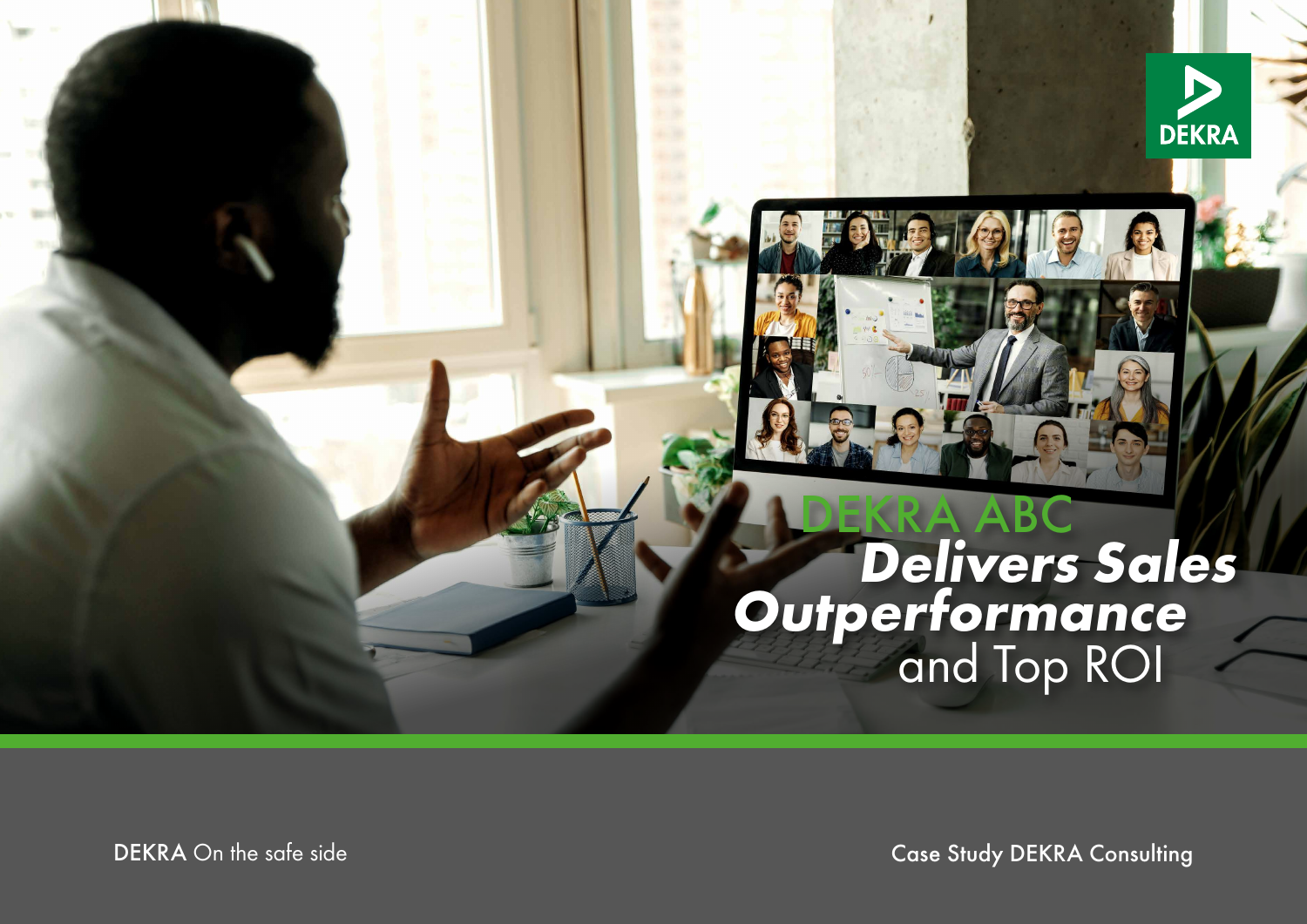A major automotive brand, together with its partners at DEKRA, faced major challenges to its ongoing UK network coaching program when Covid-19 restrictions began. The DEKRA experts moved quickly to adapt their methodology to meet the challenge. The result was a resounding success. The program delivered an exceptional ROI, continued performance improvement and proof that [DEKRA's Advanced Blended Coaching](https://www.dekra.com/en/dekra-advanced-blended-coaching/) (DEKRA ABC) works: dealerships implementing DEKRA's program outperformed those that did not with greater sales than ever, even amidst the turmoil of the global pandemic.

#### Devising a Pandemic-Proof Coaching Solution

This auto industry leader had chosen DEKRA as a long-term partner for improving and refining their network performance in the UK. These interventions initially featured on-site coaching, which was no longer possible or practicable under Covid-19 restrictions. To prevent a complete disruption of the program and potential losses in progress already made, the team at DEKRA needed to respond quickly. Their task was to adapt the existing program so that they could continue to share their expertise and work toward the project's goals despite external limitations. They succeeded spectacularly, creating a program that maximized ROI, performance gains and engagement.

#### Advanced Blended Coaching (ABC) for Flexibility and **Consistency**

2021 was the first full year in which the new program was in place. Dealers within the UK network were invited to join based on their potential, willingness and receptivity. The expert program designers at DEKRA had linked each coaching and training module they created to 30 specific KPIs to ensure that they were driving performance in the right direction.

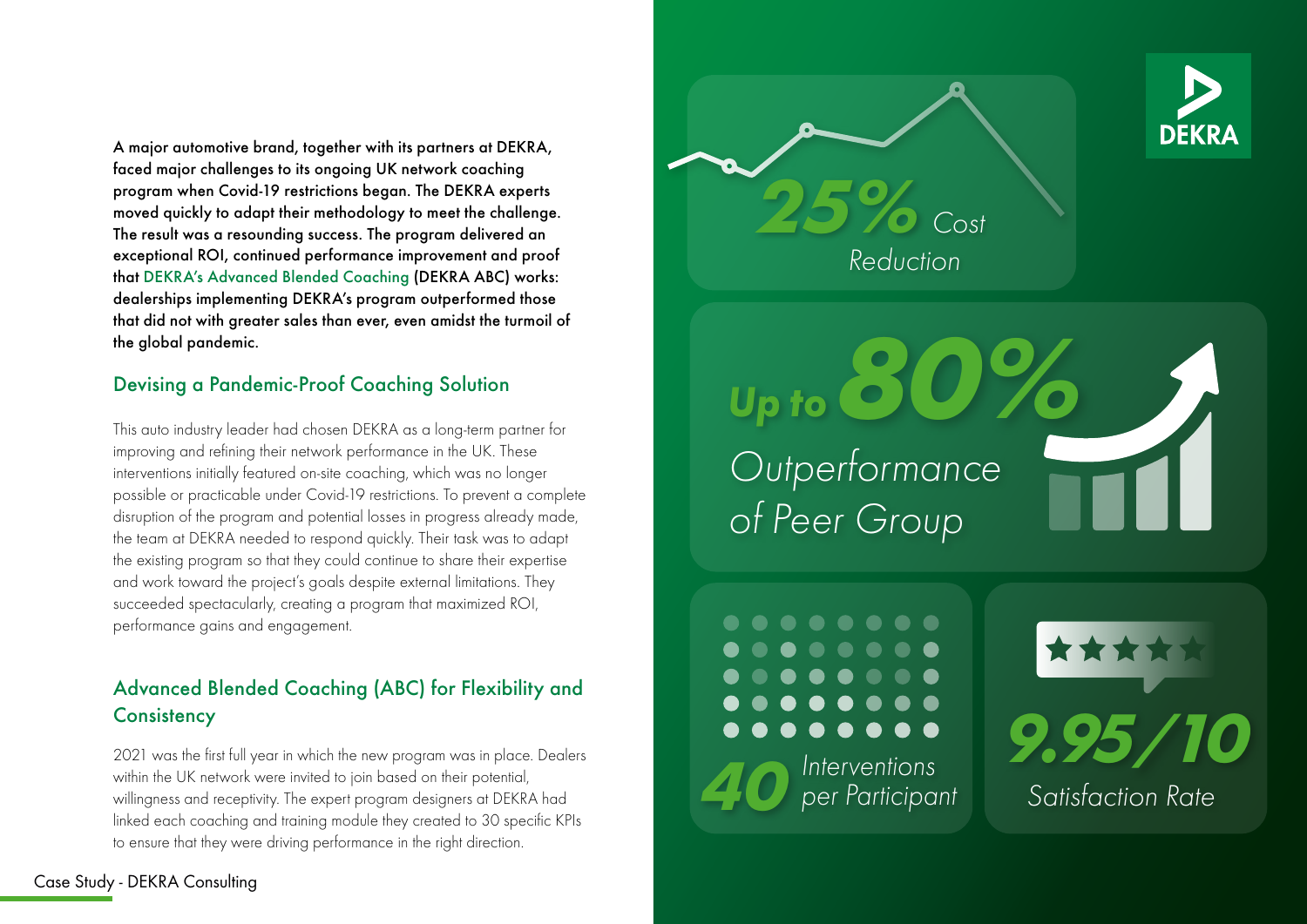**Virtual One-to-One**<br>Sessions

with subject specialist coaches



### *Group Training Webinars*

to support individualized content

CAN WE ACHIEVE THIST **DEKRA** 



Content delivery involved a blend of coaching and learning modalities:

- > Virtual one-to-one sessions with subject specialist coaches
- > Group Training Webinars to support individualized content
- > Digital learning on specific topics (mystery shop, for example) to reinforce information covered in coaching sessions and webinars

The reach and frequency of these interventions far outpaced what could be achieved through a traditional, strictly in-person approach and at the same yielded a substantial ROI. Rather than 10 on-site visits with attendant travel expenses, participants had access to 40 interventions with 3-4 virtual sessions available daily, at a cost reduction of about 25%. Digital group sessions and webinars were collected as well to form a library of content so that topics could be revisited as required. An additional advantage was the flexibility that virtual coaching and learning provided, especially since our experts ensured that all modules were standardized for quality and consistency.

The reception among participants was overwhelmingly positive. Engagement was high, with very few cancellations of remote sessions, and responses to the surveys conducted following interventions yielded a satisfaction rate of 9.95/10 and a willingness to recommend the program of 9.97/10. Overall, the program exerted a "pull effect," with dealers requesting to participate rather than being required to do so.

 *Digital Learning* to reinforce information

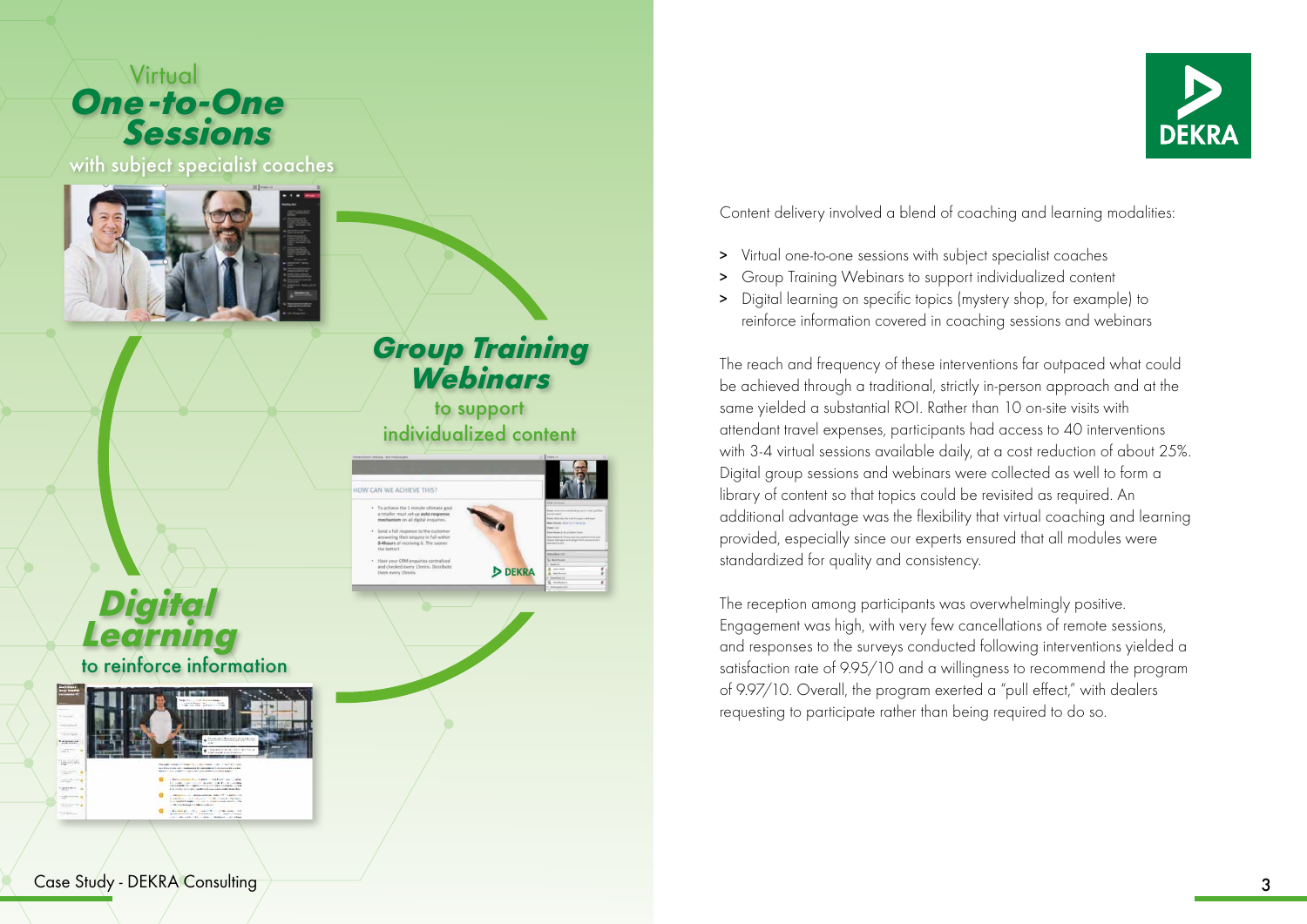### Average<br>**Growth**  *Growth Outperformance*

\* Average Retailer Performance Management, LEAD and BOOST Growth Outperformance over the programme in regard to Retail Growth Outperformance, Used Car Outperformance and Small and Medium-Sized Enterprise Outperformance.



#### Outperformance Through Digital Learning and Coaching

While the feedback over the first year of implementation was extremely favorable, the company's own figures quantifying annual performance gains provided decisive proof of the program's success. In every category—new and used cars, business and retail sales—the dealers who participated in the DEKRA program outperformed a peer group of a roughly comparable size and makeup. They also far exceeded the brand's minimum benchmark, in some cases by 80%. With an ROI this good, the project is practically self-funding.

The success of DEKRA's blended methodology has also drawn the attention of international awards committees. In 2021, based on the UK program, DEKRA won global innovation awards in two categories, solidifying its position as a recognized leader driving advanced solutions to challenges in the automotive sector.

# A success story:  *Peer group outperformance* and increased ROI